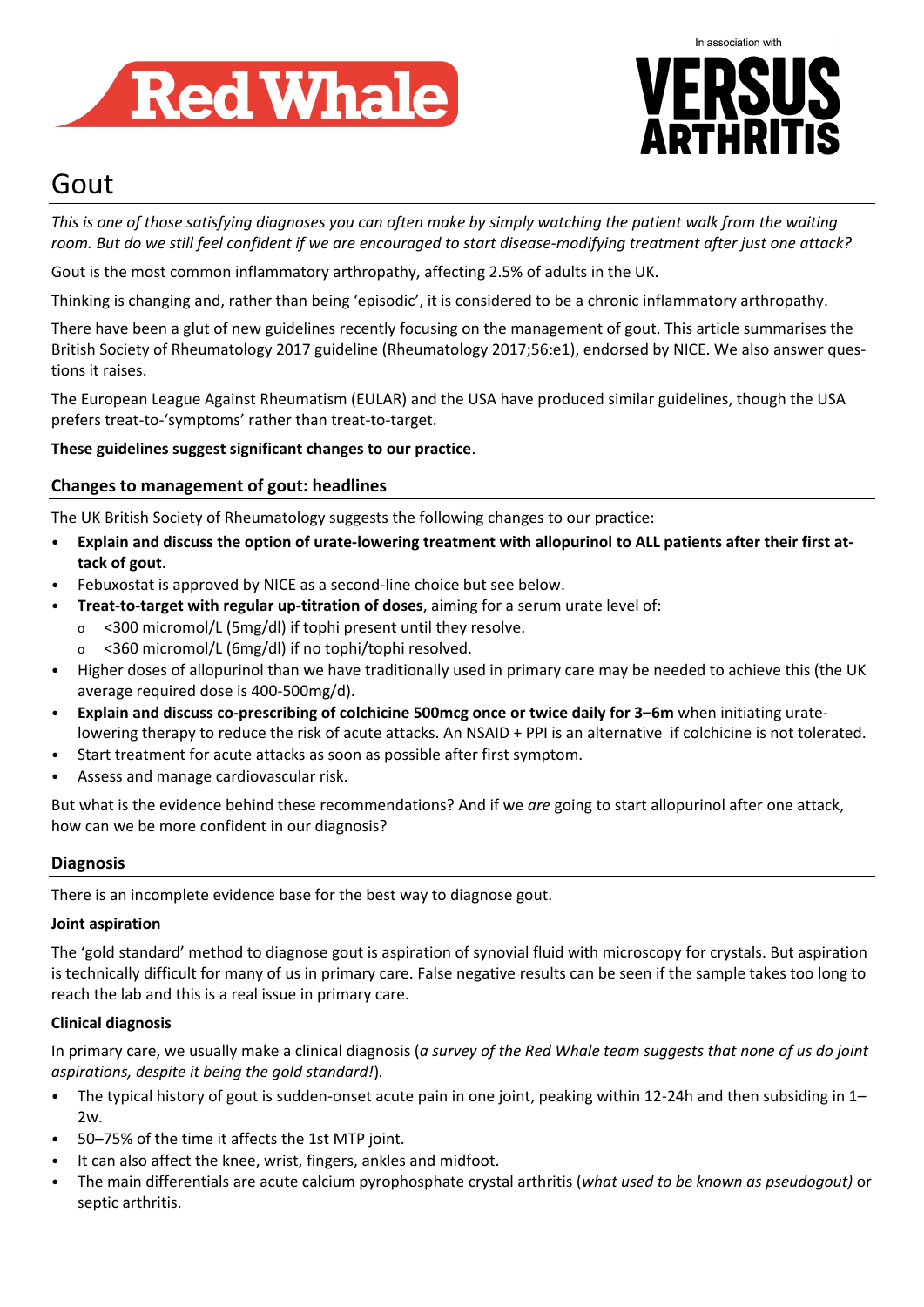## **The dilemma we face**

A systematic review concluded that synovial fluid analysis should be used where 'clinical judgement indicates a diagnostic test is necessary' – *but what does this mean?* (Ann Int Med 2017;166:52).

For a typical attack, clinical features have a high likelihood ratio of being correct. A scoring system can improve accuracy of diagnosis.

There is a primary care scoring system that does not require aspiration and that performs better than clinical judgement alone (Rheumatology 2015;54:609).

Note that this score includes serum uric acid. If you have historical uric acid measurements, these may be helpful, but we are not advocating testing during the attack because uric acid levels are often falsely LOW at this time. The ideal is to measure it 4–6w AFTER the attack. However, if you *do* measure uric acid during an attack AND it is raised, you have your answer.

| <b>Features of presentation</b>                               |                                                                                 | If yes score: |
|---------------------------------------------------------------|---------------------------------------------------------------------------------|---------------|
| Male sex                                                      |                                                                                 |               |
| Previous patient-reported arthritis attack                    |                                                                                 |               |
| Onset within 1d                                               |                                                                                 | 0.5           |
| Joint redness                                                 |                                                                                 |               |
| 1st MTP involvement                                           |                                                                                 | 2.5           |
| Hypertension or $\geq 1$ cardiac disease (IHD/CHF/Stroke/PVD) |                                                                                 | 1.5           |
| Serum uric acid >350µmol/L                                    |                                                                                 | 3.5           |
| <b>Interpretation of scores</b>                               |                                                                                 |               |
| <4 points                                                     | Gout unlikely - consider alternative diagnosis                                  |               |
| 4-8 points                                                    | This group is most likely to benefit from aspiration to establish the diagnosis |               |
| $\geq$ 8 points                                               | Gout highly likely: start empiric treatment                                     |               |

- Clinical assessment has a PPV of 64% and an NPV of 87%.
- The tool offers a PPV of 87% and an NPV of 95%.
- Reminder: the PPV (positive predictive value) is the proportion of the people who test positive who actually have the disease; the NPV (negative predictive value) is the proportion of people told they don't have the disease who really don't have it.

Most guidelines suggest aspiration for less typical presentations and for any unexplained inflammatory arthritis

*Most patients we treat for gout would score 8 or more points. The ones that can trip us up are first presentations in a knee, ankle or wrist joint. Septic arthritis may be on our differential here, and a secondary care assessment and joint aspiration would be appropriate. Otherwise, if the patient would consider urate-lowering treatment, I may ask the rheumatology on-call team whether ultrasound-quided aspiration was an option – personal correspondence with Professor Doherty (Consultant Rheumatologist) indicates this does not need to be done urgently and can be done after the attack has settled. .* 

# **Investigations**

Serum urate levels may be falsely low during an attack. **At 4–6w after the acute attack, organise:**

- U&E.
- Lipids.
- HbA1c.
- Urate.

Review results with patient and calculate and act on QRISK.

Now, let's return to the guideline, which is endorsed by NICE.

# **UK British Society of Rheumatology Gout Management Guideline (Rheumatology 2017;56:e1)**

**Management of acute attacks**

• Offer all patients high-quality written information, e.g. Patient UK, ARUK (see useful resources, below).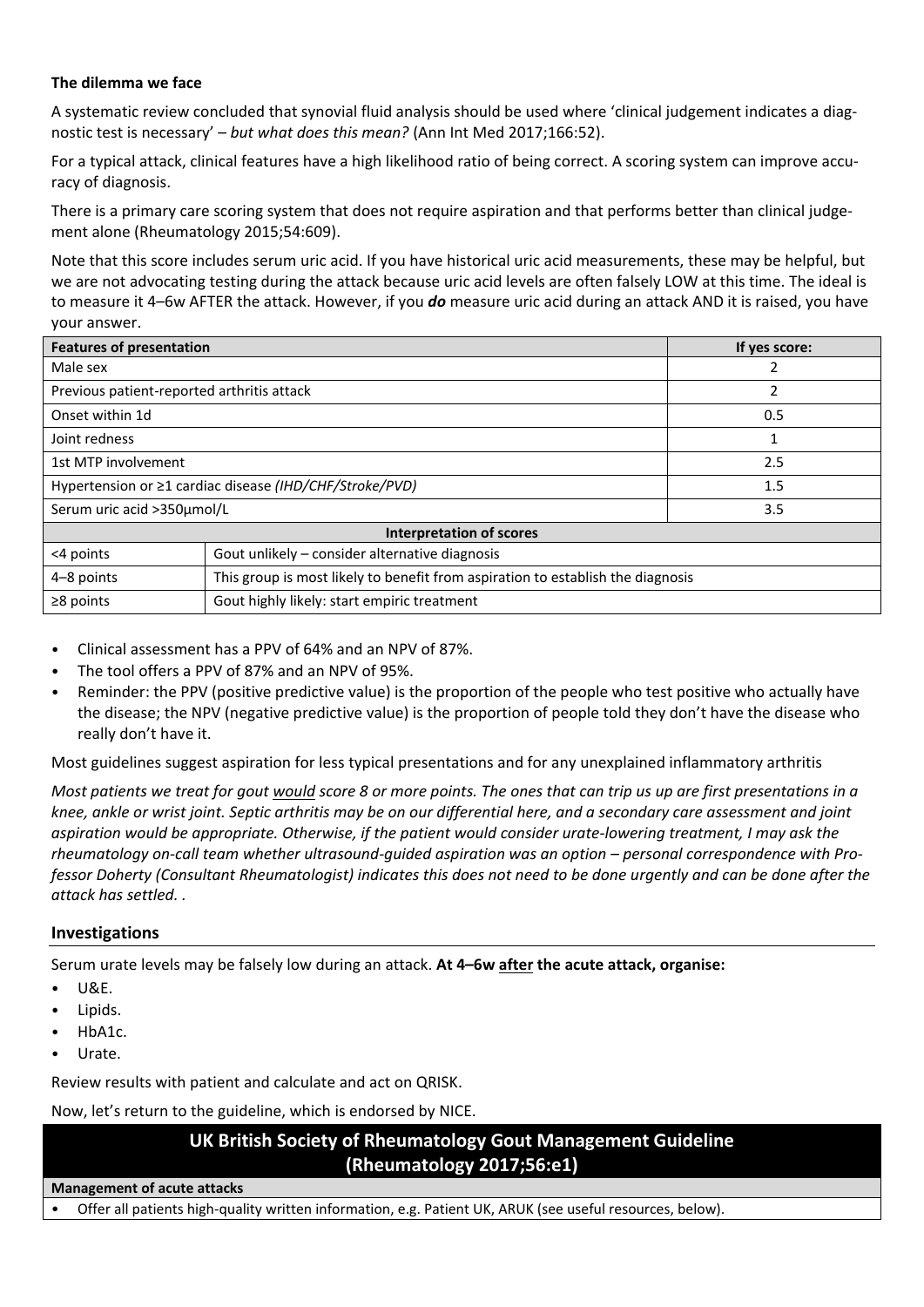- Start treatment as soon as possible after an acute attack to minimise joint impact (although remember that you need to wait 4w before measuring serum urate as results may be falsely low during an attack).
- For acute attacks, all treatments are similarly effective: choice will be based on patient preferences and comorbidities.

|                                                               | T OF acute attacks, an treatments are similarly effective. Choice will be based on patient preferences and comorbidities.<br>Uric acid levels can be falsely low during an attack, and should NOT be measured until 4w after the acute episode. |
|---------------------------------------------------------------|-------------------------------------------------------------------------------------------------------------------------------------------------------------------------------------------------------------------------------------------------|
| <b>First-line choices</b>                                     | NSAID + PPI                                                                                                                                                                                                                                     |
|                                                               | or                                                                                                                                                                                                                                              |
|                                                               | Colchicine 500mcg 2-4 times daily.                                                                                                                                                                                                              |
| Second-line choices (where con-                               | Oral prednisolone, e.g. 35mg once daily for 5d                                                                                                                                                                                                  |
| traindications or intolerances                                | or                                                                                                                                                                                                                                              |
| exist)                                                        | Intra-articular or intra-muscular steroid.                                                                                                                                                                                                      |
| Non-pharmacological treat-                                    | Rest, elevation, ice, bed cages.                                                                                                                                                                                                                |
| ments                                                         |                                                                                                                                                                                                                                                 |
| <b>Management of comorbidities</b>                            |                                                                                                                                                                                                                                                 |
|                                                               | Gout commonly co-exists with metabolic syndrome. Screen affected individuals annually for:                                                                                                                                                      |
| Hypertension.<br>$\bullet$                                    |                                                                                                                                                                                                                                                 |
| Dyslipidaemia.<br>$\bullet$                                   |                                                                                                                                                                                                                                                 |
| Diabetes.<br>٠                                                |                                                                                                                                                                                                                                                 |
|                                                               | Avoid thiazides and loop diuretics if possible - they increase serum urate levels.                                                                                                                                                              |
| <b>Dietary advice</b>                                         |                                                                                                                                                                                                                                                 |
|                                                               | There is a relative absence of evidence for the impact of dietary modification on gout. The following recommendations are made                                                                                                                  |
| across a range of international guidelines:                   |                                                                                                                                                                                                                                                 |
|                                                               | Eat a well-balanced diet, and lose weight if overweight or obese.                                                                                                                                                                               |
| Avoid excessive consumption of:                               |                                                                                                                                                                                                                                                 |
| Alcohol.<br>$\Omega$                                          |                                                                                                                                                                                                                                                 |
| High purine foods, e.g. shellfish and red meat.<br>o          |                                                                                                                                                                                                                                                 |
| Sugar-sweetened soft drinks.<br>$\circ$                       |                                                                                                                                                                                                                                                 |
| The role of the DASH diet is discussed below.                 |                                                                                                                                                                                                                                                 |
| Offer urate-lowering therapy                                  |                                                                                                                                                                                                                                                 |
| ٠                                                             | Discuss starting urate-lowering therapy with all patients at diagnosis with the first attack.                                                                                                                                                   |
| ٠                                                             | Strongly recommend urate-lowering therapy for patients with:                                                                                                                                                                                    |
| $\circ$<br>Tophi.                                             | 2 or more attacks (if they declined treatment after the first attack).                                                                                                                                                                          |
| o<br>Impaired renal function (eGFR <60).<br>$\circ$           |                                                                                                                                                                                                                                                 |
| $\bullet$                                                     | Initiation of urate-lowering therapy commonly triggers an acute attack of gout (this is a good sign because it suggest that                                                                                                                     |
| crystals are starting to dissolve!). Consider co-prescribing: |                                                                                                                                                                                                                                                 |
| Colchicine 500mg once or twice daily.<br>o                    |                                                                                                                                                                                                                                                 |
| Use an NSAID and PPI if intolerant to colchicine.<br>$\circ$  |                                                                                                                                                                                                                                                 |
| Do not stop urate-lowering therapy during an acute attack.    |                                                                                                                                                                                                                                                 |
| Choice of urate-lowering drug (BNF 2017)                      |                                                                                                                                                                                                                                                 |
| Allopurinol (first-line choice)                               | Start at 50-100mg daily (in case of hypersensitivity reaction).<br>$\bullet$                                                                                                                                                                    |
|                                                               | Increase dose by 50-100mg every 4w until target level of serum uric acid is achieved (see<br>$\bullet$                                                                                                                                          |
|                                                               | below).                                                                                                                                                                                                                                         |
|                                                               | The usual dose required is anywhere between 100 and 600mg daily. Doses of more than<br>$\bullet$                                                                                                                                                |
|                                                               | 300mg should be split so it is given twice daily.                                                                                                                                                                                               |
|                                                               | The maximum daily dose is 900mg.<br>$\bullet$                                                                                                                                                                                                   |
|                                                               | In those with renal impairment, start at 50mg daily and be cautious about doses >100mg<br>$\bullet$                                                                                                                                             |
|                                                               | (though the BNF acknowledges that higher doses may be used - we may want to run this                                                                                                                                                            |
|                                                               | by the renal physicians).                                                                                                                                                                                                                       |
|                                                               | Co-prescribe colchicine or NSAIDs for at least 3m (or for 1m after uric acid levels have<br>$\bullet$<br>normalised).                                                                                                                           |
| Febuxostat (second-line choice)                               | Febuxostat is a fairly new drug treatment licensed for the prevention of gout. As with allopu-                                                                                                                                                  |
|                                                               | rinol, it blocks the xanthine oxidase enzyme necessary for the production of uric acid in the                                                                                                                                                   |
|                                                               | body. It is more expensive than allopurinol.                                                                                                                                                                                                    |
|                                                               |                                                                                                                                                                                                                                                 |

In 2008, NICE recommended that we should use febuxostat for patients who:

- Are intolerant of allopurinol.
	- Have renal impairment preventing escalation of doses of allopurinol to effective levels (*though the BNF suggests caution in those with eGFR <30 because no studies have been*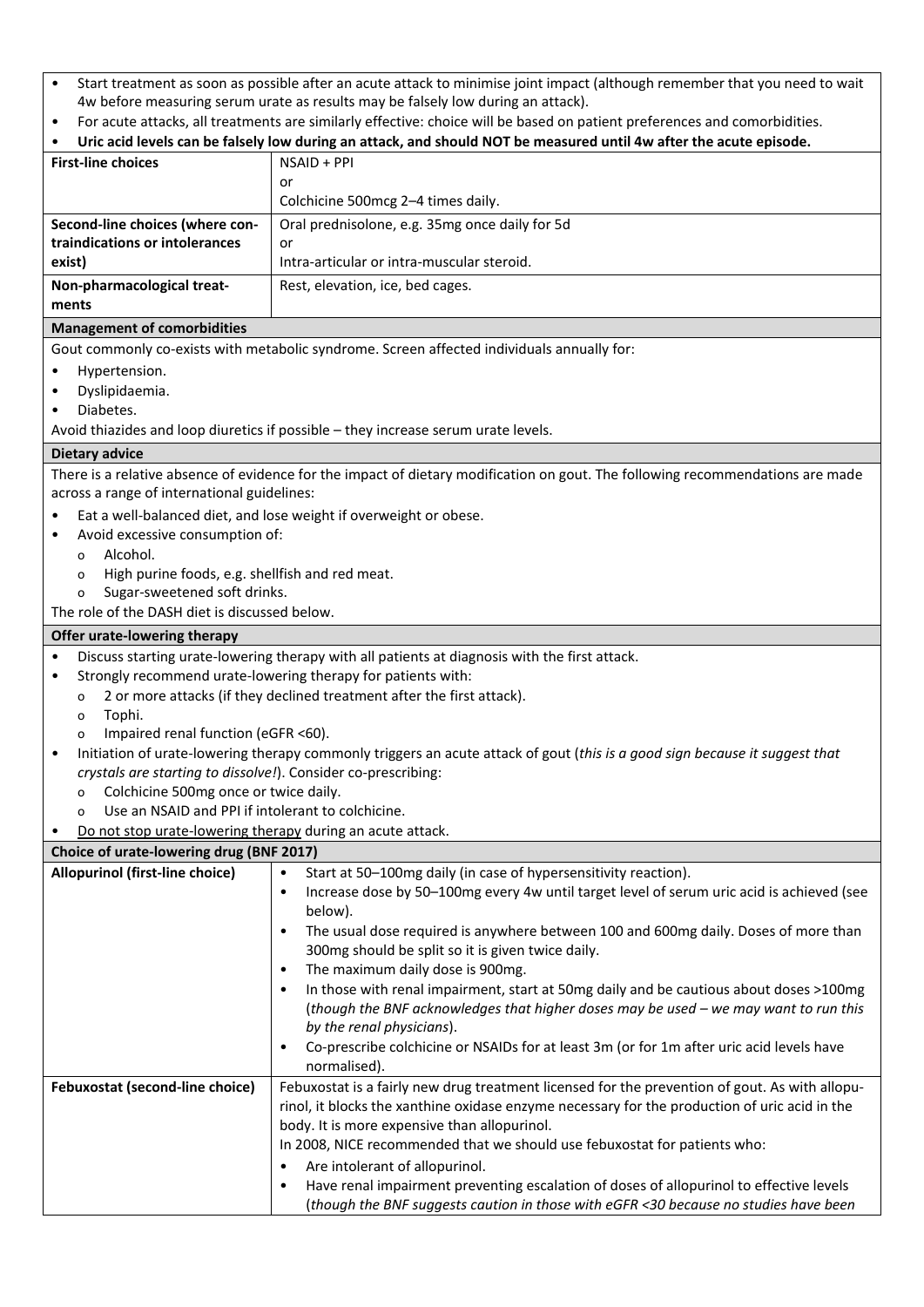|                                                 | done in these groups!).<br>Do NOT use in patients with IHD or CCF.<br>Febuxostat lowers serum uric acid much more quickly than allopurinol and more com-<br>monly triggers acute attacks - always co-prescribe colchicine or NSAIDs for 6m. |
|-------------------------------------------------|---------------------------------------------------------------------------------------------------------------------------------------------------------------------------------------------------------------------------------------------|
| Monitoring urate-lowering therapy               |                                                                                                                                                                                                                                             |
|                                                 | Treat to target, checking approximately every 4w, aiming for a serum uric acid level of:                                                                                                                                                    |
| <300µmol/l if tophi present until they resolve. |                                                                                                                                                                                                                                             |
| <360µmol/l if no tophi/tophi resolved.          |                                                                                                                                                                                                                                             |

# **What is the evidence for treating after one attack?**

There is a clear causative link between raised serum uric acid and:

- Gout.
- Urate renal stones.

There were five other *associations*: with hypertension, heart failure, diabetes, CKD and death from CHD. The strength of evidence was not sufficient to prove causation (BMJ 2017;357:j2376).

The guidance to offer treatment after one attack is controversial. There is an absence of evidence to support it (DTB 2018;56(1):9).

#### **Joint outcomes**

The guideline recommends consideration and discussion of urate-lowering treatment even after one attack. This is a change in practice based on Delphi consensus process (expert and patient opinion). The rationale is:

- Chronic crystal deposition can be seen in multiple peripheral joint and peri-articular sites at the first attack of gout and likely predates symptoms by some years.
- These intra-articular crystals lead to ongoing joint damage and chronic arthritis.

The existing evidence base:

- Strongly supports use of urate-lowering drugs in the presence of 2 or more attacks, tophi or impaired renal function (eGFR <60).
- Based on imperfect studies, a Cochrane review comparing allopurinol (at doses of 100–300mg) with placebo concluded that allopurinol probably does not reduce acute attacks – at best, an absolute risk reduction of 4% is seen. It does reduce serum urate acid. The problem is that the doses of allopurinol were too low to be effective in most patients and follow up was short term.(Cochrane 2014;CD006077).

#### **Cardiovascular outcomes**

Patients diagnosed with gout are at increased risk of metabolic syndrome. There is an absence of evidence that uratelowering treatment alters that risk in a meaningful way (BMJ 2017;357:j2376).

- Meta-analyses have shown that urate-lowering treatment has marginal benefits in improving surrogate markers of cardiovascular disease, e.g. blood pressure, endothelial function and renal function.
- **There have never been any studies that have shown that urate-lowering treatment reduces the risk of important endpoints like heart attack, stroke and mortality.**
- **The available studies in the main are flawed by using doses of allopurinol inadequate to bring urate down into the target range. So the bottom line, we just don't know!**

This means that we should manage the cardiovascular risk as for any other patient, with lifestyle interventions, man*agement of hypertension and lipids, etc. We should also discuss the advantages and disadvantages of long-term uratelowering treatment and be honest about the current limitations of the evidence.*

# **After a first attack, how likely is a second attack?**

The guideline cites evidence which suggests that 62% of patients with gout will have a second attack within 12m.

The risk increases with increased levels of serum urate: at levels of >500 micromol/L, the risk is almost 100%.

#### **What is the evidence for treating-to-target?**

A systematic review addressed this and concluded (Ann Int Med 2017;166:37):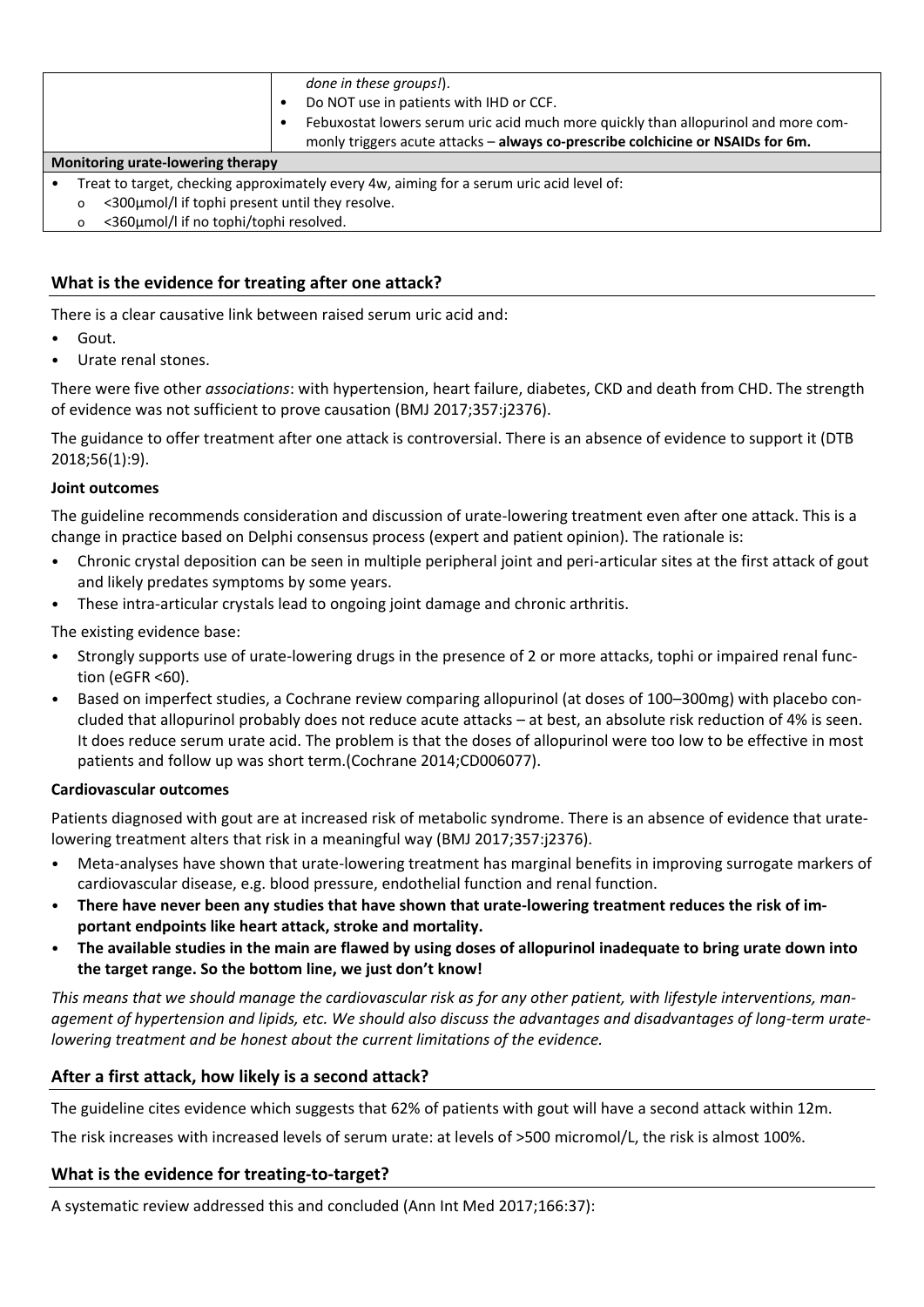- There is a logical appeal in treating-to-target and observational evidence suggests it is beneficial.
- There are no robust RCTs comparing treating-to-target with 'usual care' or 'treating-to-symptom control'.

The authors and editorial conclude that this is an important question to answer; this next study starts to address this issue.

# **How should we organise gout care?**

# *Nurse-led (or pharmacist-led) clinics. Probably.*

Gout is a long-term condition. In keeping with other long-term conditions, a UK-based RCT study demonstrated that nurse-led care can be more clinically-effective and cost-effective than GP-led care (Lancet 2018;392;1403).

More than 500 patients with ongoing gout were assigned to receive nurse-led care or 'usual' GP-led care. The nurses were research nurses who had been trained in the management of gout. They spent more time on patient education and individualising explanations, and in engaging patients in shared decision-making (i.e. recommended best practice). This study had the highest retention rates of any gout trial (at 2yrs, 91% of the nurse-led group), almost certainly reflecting the benefits of full information and positive patient-practitioner relationship and patient engagement. There will be a follow-up study implementing the same protocol for practice nurses.

| Outcome measures at 2 years          | <b>Nurse-led care</b><br>(% patients achieving out-<br>come) | Usual care<br>(% patients achieving out-<br>come) |
|--------------------------------------|--------------------------------------------------------------|---------------------------------------------------|
| Serum urate <360 micromol/L          | 95%                                                          | 30%                                               |
| Serum urate <300 micromol/L          | 88%                                                          | 17%                                               |
| Taking urate-lowering therapy        | 96%                                                          | 56%                                               |
| Two or more flares                   | 8%                                                           | 24%                                               |
| Four or more flares                  | 1%                                                           | 12%                                               |
| Presence of tophi                    | 3%                                                           | 11%                                               |
| Mean dose of allopurinol             | 460mg/day                                                    | 230mg/day                                         |
| Mean number of contacts over 2 years | 9 face-to-face                                               | <1 face-to-face                                   |
|                                      | 8 telephone                                                  |                                                   |
|                                      | (mostly in the first 6 months)                               |                                                   |

Patients were followed-up for 2 years.

Note that in the nurse-led group, the number of flares was **greater** in the first 3 months of year 1, but lower than the usual care group after the first 6 months, likely reflecting up-titration of urate-lowering therapy. Allopurinol was successful and well tolerated even in the 20% with CKD stage 3.

Cost-effectiveness analysis suggests that at year 2, it would cost £5066 per QALY gained, modelled to be £286 by year 3 (so a big upfront cost, but well below the NICE threshold of £20 000/QALY), with the potential to save costs by year 5.

Similar, though smaller, benefits have been seen in smaller US studies of pharmacist-led care.

*So, nurse-led care led to better patient outcomes and is cost-effective though more expensive for us to administer in primary care. Longer-term follow-up will tell us if this initial investment is offset by later financial savings.* 

# **Allopurinol vs. febuxostat for cardiovascular outcomes**

A recent pharma-sponsored, non-inferiority, double-blind RCT of more than 6000 patients with gout AND cardiovascular disease compared cardiovascular outcomes in patients on febuxostat with patients on allopurinol (NEJM 2018;378:1200).

The authors pre-specified that febuxostat would be considered 'non-inferior' if it was ≤1.3× worse than allopurinol for cardiovascular outcomes (a composite endpoint of CV death and other CV events).

The results show:

- There were high discontinuation and drop-out rates (around 50%) over the course of the trial in both groups.
- The primary event rate (cardiovascular events and cardiovascular deaths) was high in both groups more than 10.8% in the febuxostat group and 10.4% in the allopurinol group over 5y.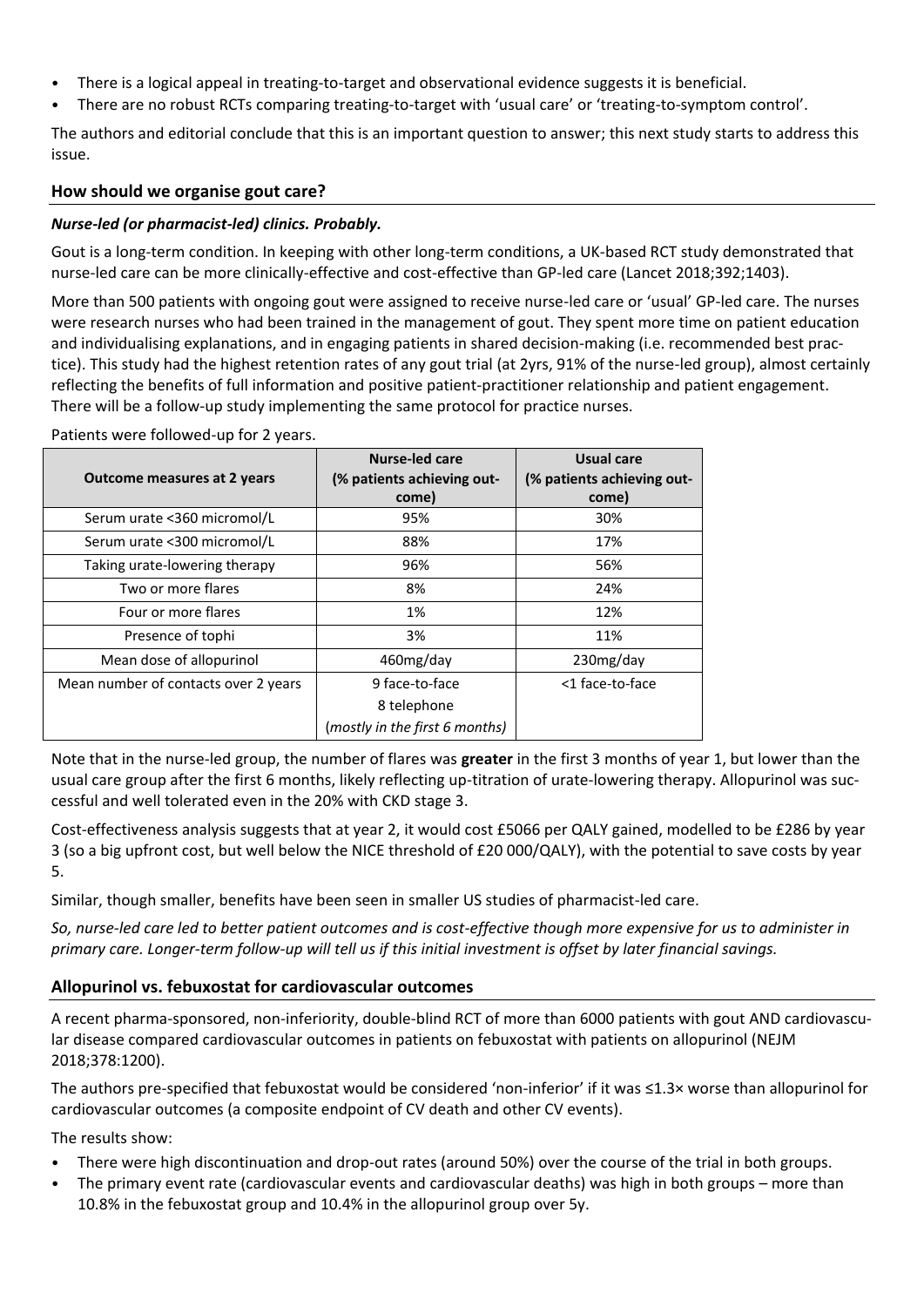• The authors of the study concluded that febuxostat was 'non-inferior'; the rate of composite cardiovascular events and deaths was similar and within the non-inferiority margin.

However:

- There was a statistically-significant increase in all-cause and cardiovascular mortality in the febuxostat group compared with allopurinol:
	- o Cardiovascular mortality HR 1.34 (CI 1.03–1.73).
	- o All-cause mortality HR 1.22 (CI 1.01–1.47).

This supports NICE's view that allopurinol is the first-line choice for the management of gout, and febuxostat should remain a second-line drug. The UK SPC recommends that febuxostat is not used for patients with ischaemic heart disease or congestive heart failure.

On the basis of this study, in July 2019 the MHRA recommended that we should avoid treatment with febuxostat in patients with pre-existing major cardiovascular disease, e.g. history of MI, angina or stroke, unless no other therapy option is appropriate.

## **Doses of allopurinol in impaired renal function**

A DTB review on the management of gout included a helpful table of recommended starting doses of allopurinol in renal impairment. In these patients, serum uric acid and renal function should be monitored every 3m in the first year, then annually. Advice from renal physicians may be needed for dose escalation (DTB 2018;56(1):9).

| eGFR (ml/min/1.73m <sup>2</sup> ) | <b>Allopurinol starting dose</b> |
|-----------------------------------|----------------------------------|
| $<$ 5                             | 50 <sub>mg</sub> weekly          |
| $5 - 15$                          | 50mg twice weekly                |
| $16 - 30$                         | 50mg every 2d                    |
| $31 - 45$                         | 50 <sub>mg</sub> daily           |
| $46 - 60$                         | 50mg and 100mg alternate days    |
| $61 - 90$                         | 100 <sub>mg</sub> daily          |

#### **Antihypertensives and gout**

Which is the best antihypertensive for patients with gout?

A UK-based study of over 24 000 patients with gout used the CPRD to answer this question (BMJ 2012;344:d8190). It looked at the relative risk of gout associated with the use of different antihypertensive drugs:

| Antihypertensives that lower gout attack | Antihypertensives that increase gout attack risk |
|------------------------------------------|--------------------------------------------------|
| risk                                     |                                                  |
| Calcium channel blockers                 | <b>Diuretics</b>                                 |
| Losartan                                 | Beta-blockers                                    |
|                                          | <b>ACE</b> inhibitors                            |
|                                          | Non-losartan ARBs.                               |

Something to consider when you are reviewing your hypertensive patients with gout, particularly if they are having recurrent attacks?

#### **Hyperuricaemia and risk of neurodegenerative diseases**

A number of studies have suggested that hyperuricaemia may offer some protection against dementia and Parkinson's disease (BJGP 2017;67:284). This is an association and was NOT demonstrated in the BMJ umbrella review discussed above.

It is not known whether lowering urate levels in the context of gout increases the risk of these conditions. As a precaution, the guideline suggests that urate levels should not be left significantly below 300 micromol/L once tophi have resolved, but should be maintained between 300-360 micromol/L (BJGP 2017;67:284).

#### **Diet vs. genetics**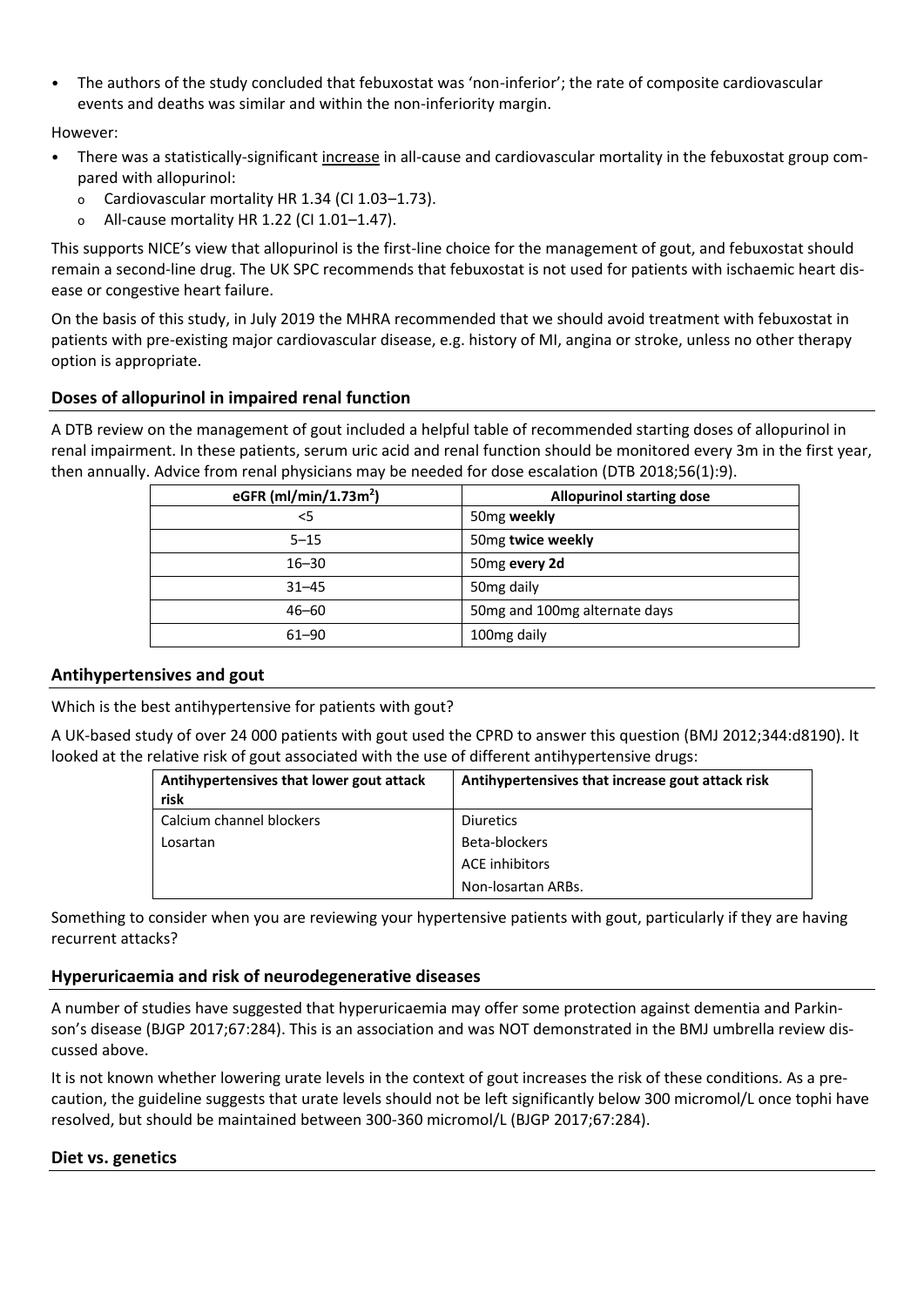There is a common perception that gout and raised serum urate are dietary. A recent meta-analysis of five cohort studies including men and women of European ancestry who had never had gout challenges this perception (BMJ 2018;363:k3951).

- It identified an association between some foods (alcohol- and sugar-containing beverages, meat, poultry, potatoes) and elevated serum urate levels.
- None of these foods explained even 1% of variation in urate levels.
- Genetic susceptibility had a **much** larger impact on high serum urate levels than variations in diet.

However, the authors acknowledge that while genetics cannot be changed, diet can. A balanced diet, in terms both of content and quantity, that reduce and maintains overweight/obesity is far more important than individual dietary elements.

# **The DASH diet**

The DASH (Dietary Approach to Stop Hypertension) diet is based on a high intake of fruit, veg, legumes, nuts, low-fat dairy and whole grains, and a low intake of salt, sweetened drinks, and red and processed meats. It has been demonstrated in RCTs to lower serum urate.

A well-designed, prospective cohort study followed more than 40 000 men who had never had gout for 26 years. It looked prospectively at the impact of the DASH diet compared with a typical western diet on the risk of developing gout for the first time (BMJ 2017;357:j1794).

- Individuals who followed a DASH-type diet had a 30% lower risk of developing gout.
- A dose-response effect seen.

## **Sugary drink consumption**

A prospective cohort study of more than 46 000 men looked at the association between fructose-containing sugary drink consumption and the risk of gout (BMJ 2008;336:309).

It found that:

- Gout attacks were more likely in men consuming fructose-containing soft drinks, and that this effect was dose dependent.
- The risk started to accumulate at 5–6 servings per week. If 2 servings per day were consumed, a man had double the risk of gout compared with men who do not consume sugary soft drinks.
- There was no association with diet soft drinks.

It is reasonable to encourage a DASH-type diet, and to ask about fructose consumption and encourage men with gout to reduce this.

| Gout<br>Use a diagnostic tool rather than clinical judgement alone.<br>Discuss urate-lowering therapy with all patients diagnosed with gout.<br>If using urate-lowering therapy, treat-to-target - this may need higher doses of allopurinol.<br>Offer all an annual CV risk assessment and HbA1c.<br>Use allopurinol first line and febuxostat second line.<br>$\bullet$<br>If using febuxostat, it is essential to co-prescribe colchicine for 6m. |
|------------------------------------------------------------------------------------------------------------------------------------------------------------------------------------------------------------------------------------------------------------------------------------------------------------------------------------------------------------------------------------------------------------------------------------------------------|
| Audit your care of gout patients - search for all gout patients on your list.<br>What proportion are on urate-lowering therapy?<br>Of those on urate-lowering therapy, how many are hitting target levels of uric acid?<br>How many have an up-to-date cardiovascular risk assessment?<br>How could you review this and re-audit?<br>Could you offer standby courses of treatment for management of acute attacks?                                   |
| A useful patient information leaflet can be found here:<br>https://www.versusarthritis.org/about-arthritis/conditions/gout/<br>A PDF of the primary care gout diagnosis tool can be found here:<br>www.mdcalc.com/acute-gout-diagnosis-rule<br>A link to a patient information leaflet about the DASH diet:<br>https://tinyurl.com/GPU-DASH-diet                                                                                                     |